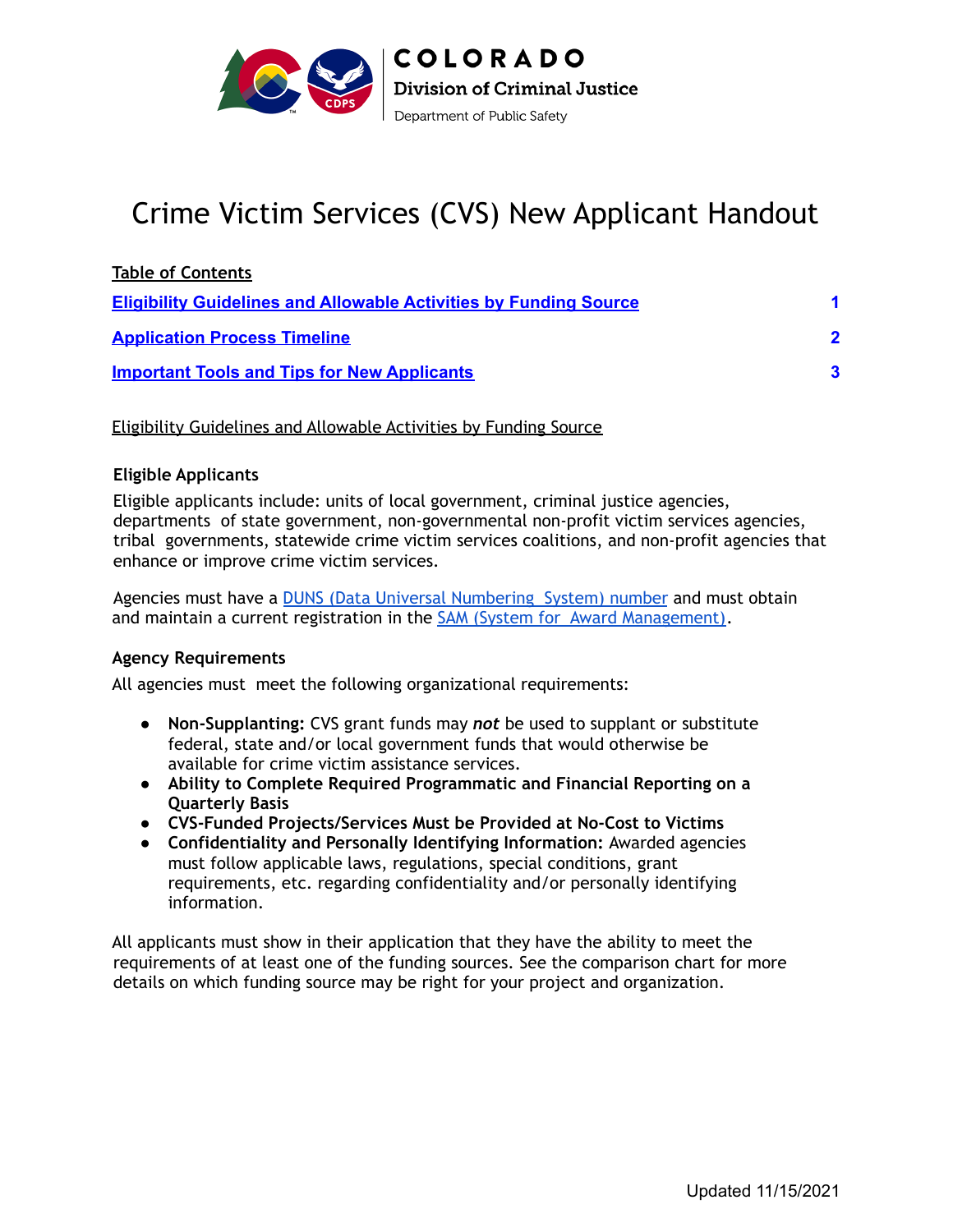

### **Crime Victim Services Grant Comparison Chart**

| <b>Funding Source</b>                     | <b>Victims of Crime Act</b><br>(VOCA)                                                                                                                                                                                                                                                                                                                                                                                       | S.T.O.P. Violence Against<br>Women Act (VAWA)                                                                                                               | <b>Sexual Assault Services</b><br>Program (SASP)                                                                    |
|-------------------------------------------|-----------------------------------------------------------------------------------------------------------------------------------------------------------------------------------------------------------------------------------------------------------------------------------------------------------------------------------------------------------------------------------------------------------------------------|-------------------------------------------------------------------------------------------------------------------------------------------------------------|---------------------------------------------------------------------------------------------------------------------|
| Intent                                    | Provides funding for<br>direct services for victims<br>of crime.                                                                                                                                                                                                                                                                                                                                                            | Assists projects that seek<br>to develop and strengthen<br>effective responses to<br>sexual assault, domestic<br>violence, dating violence<br>and stalking. | Dedicated to the<br>provision of direct<br>intervention and related<br>assistance for victims of<br>sexual assault. |
| <b>Victimizations</b><br>Served           | <b>Click Here for a Full List</b><br>of Eligible VOCA Crime<br><b>Types</b>                                                                                                                                                                                                                                                                                                                                                 | Domestic violence<br>Dating violence<br>Sexual assault<br><b>Stalking</b>                                                                                   | Sexual assault                                                                                                      |
| <b>Ages Served</b>                        | Any age                                                                                                                                                                                                                                                                                                                                                                                                                     | 11 and older                                                                                                                                                | Must be able to serve all<br>ages                                                                                   |
| Additional<br>Eligibility<br>Requirements | Have a history of<br>providing victim<br>services (at least two<br>years) or have<br>substantial funding<br>from non-VOCA<br>sources (e.g. VOCA<br>funds cannot<br>represent more than<br>75% of an agency's<br>budget)<br>Must use volunteers in<br>some manner<br>• Cannot be for-profit<br>organization or<br>individual<br>Must assist victims<br>with applying for or<br>accessing Crime<br><b>Victim Compensation</b> | Must fulfill one of the<br><b>20 STOP Purpose</b><br><b>Areas</b><br>Cannot be for-profit<br>organization or<br>individual                                  | • Must be a nonprofit<br>organization                                                                               |
| Types of<br>Projects/Servic<br>es Funded  | Direct victim services,<br>including:<br>Crisis intervention<br>$\bullet$<br><b>Emergency services</b>                                                                                                                                                                                                                                                                                                                      | Direct victim services<br>Investigation and<br>prosecution of VAWA<br>crimes                                                                                | Direct victim services,<br>including:<br>• Intervention<br>Advocacy<br>$\bullet$                                    |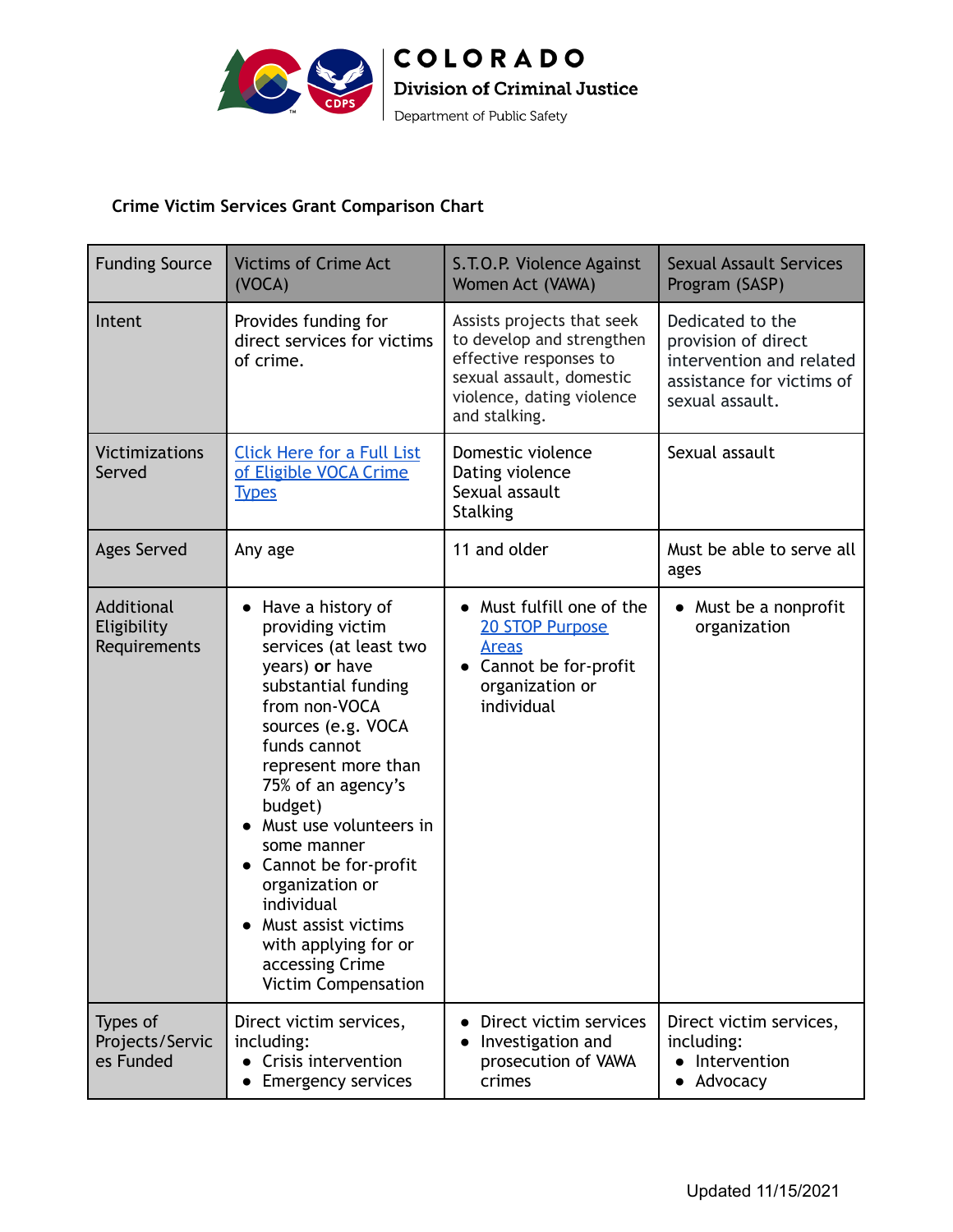

Department of Public Safety

| *These lists do<br>not include<br>every type of<br>eligible service<br>and some<br>service types<br>may have<br>additional<br>requirements.<br>Please reach<br>out to<br>cvsgrants@stat<br>e.co.us with<br>specific<br>questions. | • Counseling<br>Legal advocacy<br>Criminal justice and<br>court support<br>Training and<br>$\bullet$<br>coordination of<br>volunteers who<br>provide direct<br>services to crime<br>victims | • Comprehensive<br>training projects<br>Specialized units<br>Multidisciplinary<br>teams<br>• Education/Prevention<br>projects<br>• Batterers Intervention<br>Programs               | • Support services<br>Accompaniment (i.e.<br>accompanying<br>victims to court,<br>medical facilities,<br>etc.)<br>• Assistance to sexual<br>assault survivors and<br>those impacted by<br>the crime<br>*SASP funds cannot be<br>used to support sexual<br>assault forensic<br>examiner projects or<br>criminal justice<br>activities. |
|-----------------------------------------------------------------------------------------------------------------------------------------------------------------------------------------------------------------------------------|---------------------------------------------------------------------------------------------------------------------------------------------------------------------------------------------|-------------------------------------------------------------------------------------------------------------------------------------------------------------------------------------|---------------------------------------------------------------------------------------------------------------------------------------------------------------------------------------------------------------------------------------------------------------------------------------------------------------------------------------|
| <b>Priority Areas</b>                                                                                                                                                                                                             | • Direct services for<br>victims of crime<br>• Specialized services<br>for communities<br>impacted by inequity<br>• Statewide Emergency<br><b>Financial Assistance</b><br>programs          | • Addressing the needs<br>of communities<br>impacted by inequity<br>Responding to the<br>needs of sexual<br>assault survivors<br>Reducing domestic<br>violence related<br>homicides |                                                                                                                                                                                                                                                                                                                                       |
| Programmatic<br>Reporting<br>Requirements                                                                                                                                                                                         | • Quarterly<br>Programmatic Report<br>Quarterly<br>$\bullet$<br>Performance<br><b>Measurement Tool</b><br>(PMT) Report                                                                      | • Quarterly<br>Programmatic Report<br>Annual Subgrantee<br>Report                                                                                                                   | • Quarterly<br>Programmatic<br>Report<br>Annual Subgrantee<br>Report                                                                                                                                                                                                                                                                  |
| Financial<br>Reporting<br>Requirements                                                                                                                                                                                            | Quarterly<br>$\bullet$<br><b>Financial Report</b><br>$\bullet$<br>(actual expenditures)<br>Payment Request<br>$\bullet$                                                                     | <b>Quarterly Financial</b><br>Report (actual<br>expenditures)<br>Payment Request                                                                                                    | <b>Quarterly Financial</b><br>$\bullet$<br>Report (actual<br>expenditures)<br>Payment Request                                                                                                                                                                                                                                         |
| Match<br>Requirements                                                                                                                                                                                                             | Match waived for<br>CY23/24 grant cycle                                                                                                                                                     | 25% non-federal cash or<br>in-kind match required<br>*Tribes and nonprofit<br>victim service providers<br>exempt from match                                                         | No match requirement                                                                                                                                                                                                                                                                                                                  |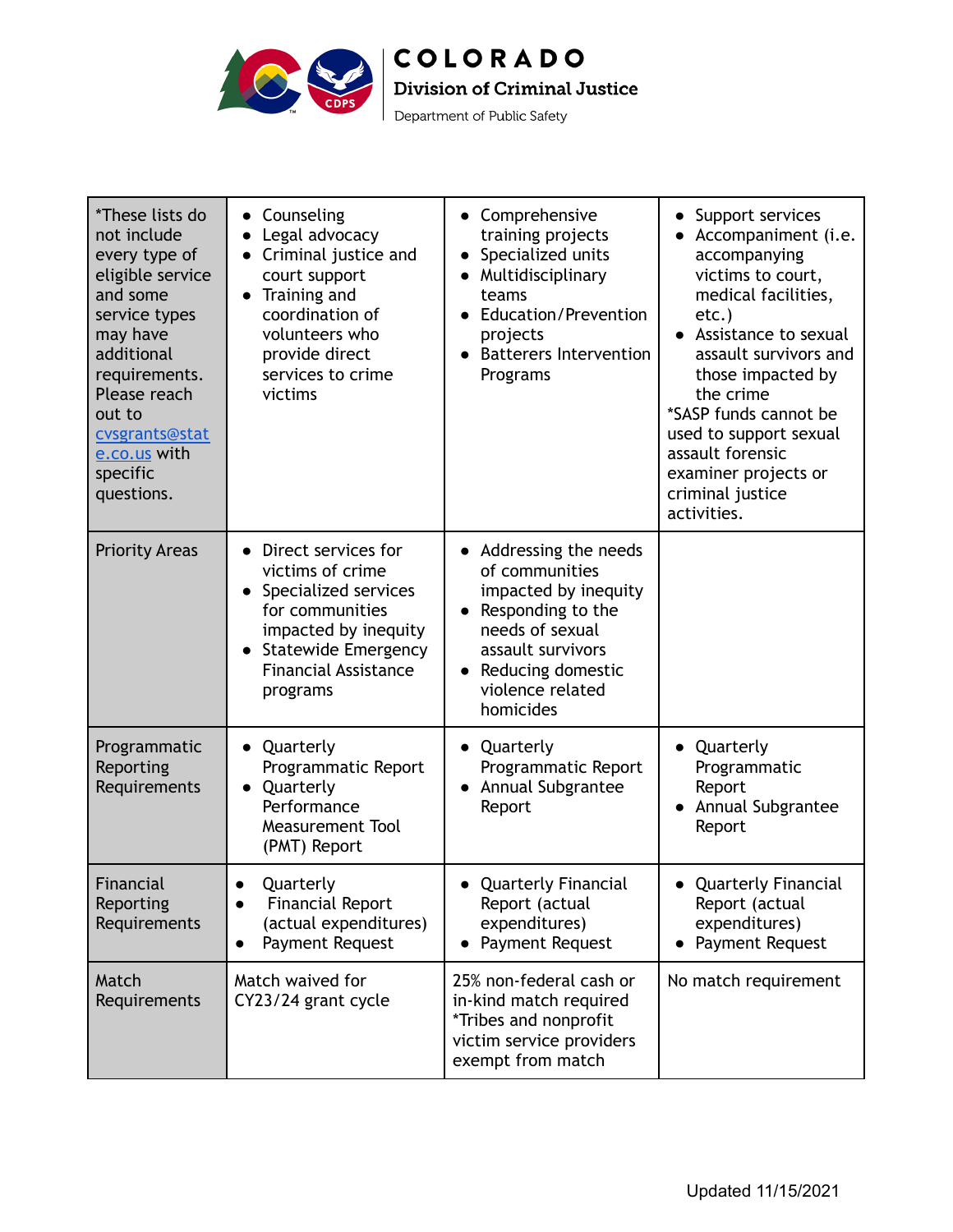<span id="page-3-1"></span>

 To review the eligibility guidelines and allowable activities by funding source in further detail, use the links below:

- S.T.O.P. [Violence](https://docs.google.com/document/d/17qj_n_vwe1Dz-sxqpEui6mSgLIO-YZFGh9TA9X7PK4U/edit?usp=sharing) Against Women Act (S.T.O.P. VAWA)
- Sexual Assault Services [Program](https://docs.google.com/document/d/1U7vQBo7OGVXX4-TcNxDSEqPuqvYE67jOn6hj-T0Alf4/edit?usp=sharing) (SASP)
- Victims of Crime Act (VOCA [Assistance\)](https://docs.google.com/document/d/1rz1Ief0232ysFDg3THal7b9ro2qcKYgWSUcT_vXjWh8/edit?usp=sharing)

#### [Application](#page-0-1) Process Timeline

| <b>January 10, 2022</b>  | CVS CY 2023 & 2024 Announcement / Application Released<br>and Live in ZoomGrants                                 |  |
|--------------------------|------------------------------------------------------------------------------------------------------------------|--|
| January - February 2022  | Grant Application Webinars held and recorded                                                                     |  |
| <b>February 22, 2022</b> | <b>Application Deadline</b>                                                                                      |  |
| Summer 2022              | All applications are reviewed by staff and the CVSAB and<br>funding recommendations are made                     |  |
| <b>Fall 2022</b>         | CVS Grant Staff work with awarded agencies to finalize<br>Statements of Work and Budgets to complete contracting |  |
| November 2022            | Signed Grant Agreements and additional required<br>documents are due                                             |  |
| <b>January 1, 2023</b>   | Two-year grant period begins!                                                                                    |  |

#### <span id="page-3-0"></span>Important Tools and Tips for New Applicants

#### **How to Download the Application and Livecycle Documents**

Download the latest free version of Adobe Reader by visiting <https://get.adobe.com/reader/>. You may receive the following error message when opening the Application regardless of what version of Adobe Reader you have. After downloading the latest version, you may need to restart your computer. Download and save the form to your computer, then close and reopen the Application from the saved location in Adobe Reader. For a step by step video on how to download the Application, visit: [https://www.youtube.com/watch?v=\\_1x57uYE-2s&t=2s](https://www.youtube.com/watch?v=_1x57uYE-2s&t=2s).